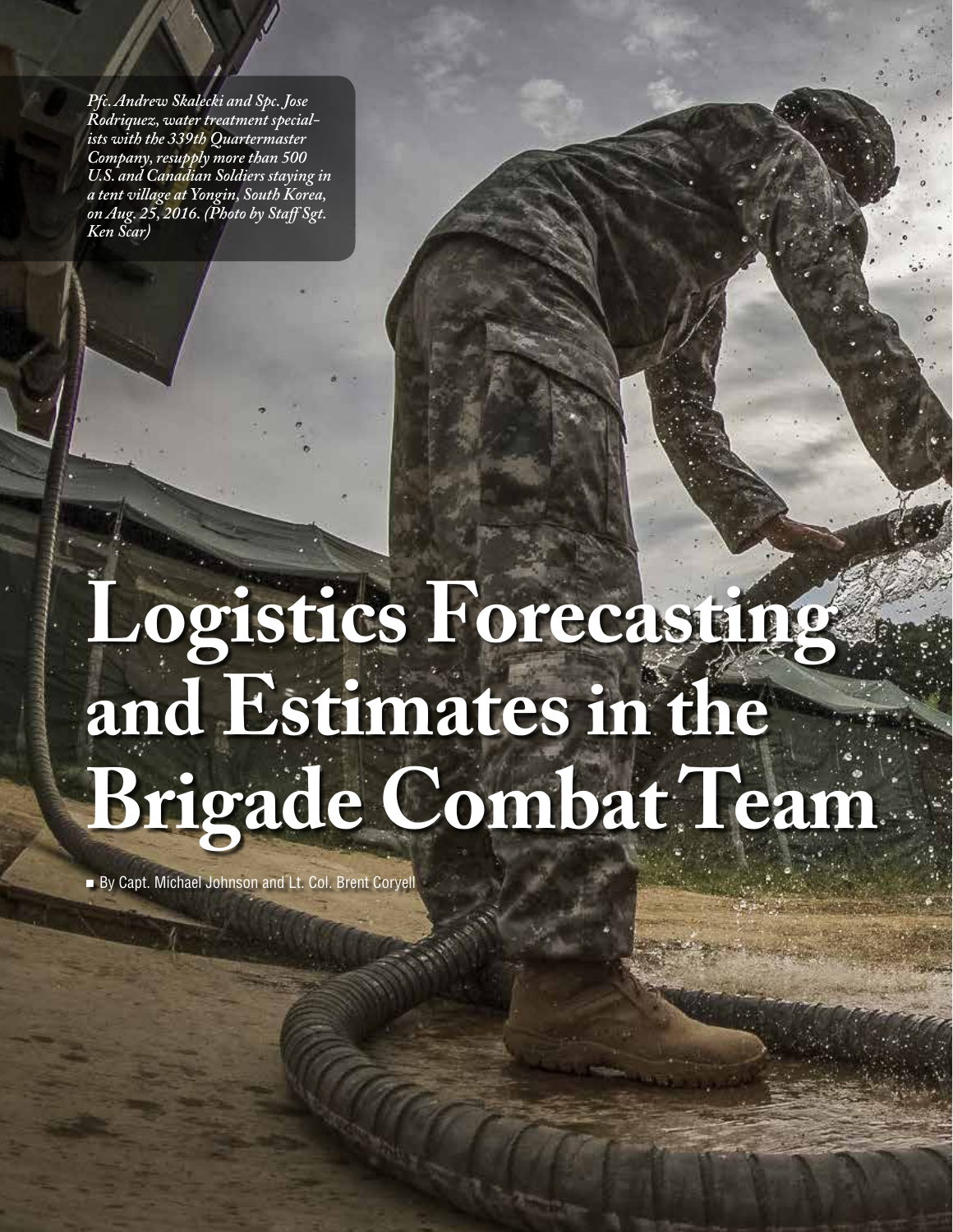**Anche Structure Structure Control**<br>tics requirements is crucial to the mission analysis<br>phase of the military decisionmaking tics requirements is crucial to the mission analysis process, yet it is often overlooked by brigade combat team (BCT) logistics planners. BCT logistics planners tend to submit the same daily requests instead of requesting supplies based on the future mission and factors such as requirements, consumption rates, time, and distance.

Observer-coach trainers at the National Training Center (NTC) at Fort Irwin, California, have observed that many BCTs submit automated requirements with no analysis and depend on default pushes of supplies from higher echelons to satisfy requirements. This failure to forecast commits distribution assets unnecessarily and often results in backhauls of large quantities of supplies that waste man-hours and pose increased risk to Soldiers.

Not analyzing requirement submissions also results in failure to anticipate requirements for changing missions, such as when units transi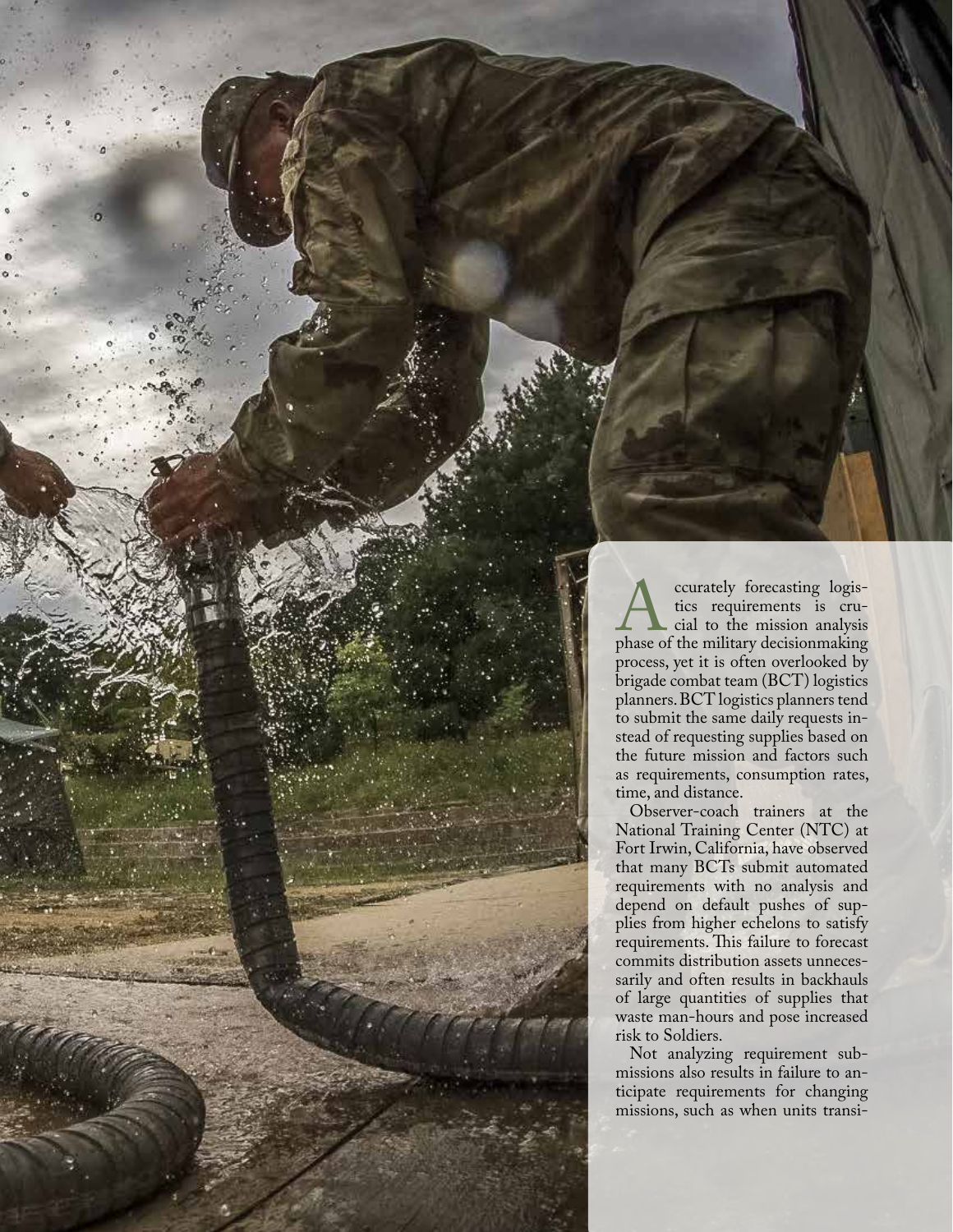Observer-coach trainers from the National Training Center provide methods for accurate, detailed logistics estimates.

tion from defensive to offensive operations. While occasionally effective in sustaining units for a short time, the method is very inefficient and is not sustainable.

This article provides demonstrated methods of forecasting logistics to create maximum operational reach, flexibility, and logistics synchronization. It is intended to assist junior logistics planners in making better estimation decisions.

# **Mission Analysis**

Forecasting requirements begins during mission analysis and is the most important mental process for logistics planners. Mission analysis should be a focused effort in which planners define the current operational environment in terms of capabilities, requirements, assessments, and mitigation plans. Logistics planners should ask, "What do I have, what don't I have, what do I need, and how do I get what I need?"

The foundation for accurate forecasting is the use of standard logistics estimation tools that analyze distances and usage hours (derived from the scheme of maneuver) in order to provide calculated consumption rates for task-organized equipment. This produces a logistics estimate that mitigates shortfalls and eliminates unnecessary backhaul.

Historical data is a good starting point, but it should not be the primary forecasting method when estimating for a new operation. Historical data is valuable only when an operation has matured enough for the data to be applicable to the situation. For example, consumption rates for an attack in a forested, temperate environment will differ drastically from one in an arid desert.

Here are procedural estimates and examples for each class of supply except for classes VI (personal demand items) and VII (major end items). The examples are based on published consumption rates.

# **Class I (Subsistence)**

Forecasting meals and water is cru-

cial for sustainment planning. Since it is based primarily on population, class I is not as influenced by maneuver operations as most other supply classes are.

*Meals.* There are three categories of meals: meals ready-to-eat (MREs), unitized group rations (UGR)–A option, and UGR–heat and serve. Logistics planners forecast meals needed to sustain the force based on the head count (the number of Soldiers) multiplied by the ration cycle (the type of meal) multiplied by the issue cycle (how often bulk rations are delivered).

For example, if 100 Soldiers on an M-M-M (three MRE) ration cycle were on a "2" issue cycle (where they receive two days of supply at a time), the total MREs needed would be calculated like this:

*Head count × Ration cycle × Issue cycle = x meals*

## *100 Soldiers × 3 meals × 2 days = 600 meals*

When multiple ration types are used, planners account for each type individually, with the forecasted rations being the final sum.

Because meals are transported by cases or modules on pallets, the value would be converted using the information shown in figure 1. Using the example, 600 meals would equate to 50 cases or one pallet of MREs plus two additional cases.

If conducting phased operations, the issue cycle could cover each phase, so a four-day phase would be an issue of four, pending unit-haul and storage capabilities. Planners should always adjust their total values by 10 percent to account for unforeseen changes, such as an unexpected attachment of a unit. Additional meals may be required for humanitarian aid and the holding of personnel, such as detainees and enemy prisoners of war.

There are two primary considerations when transporting meals: storing perishable items and transporting cooked UGRs. Units must consider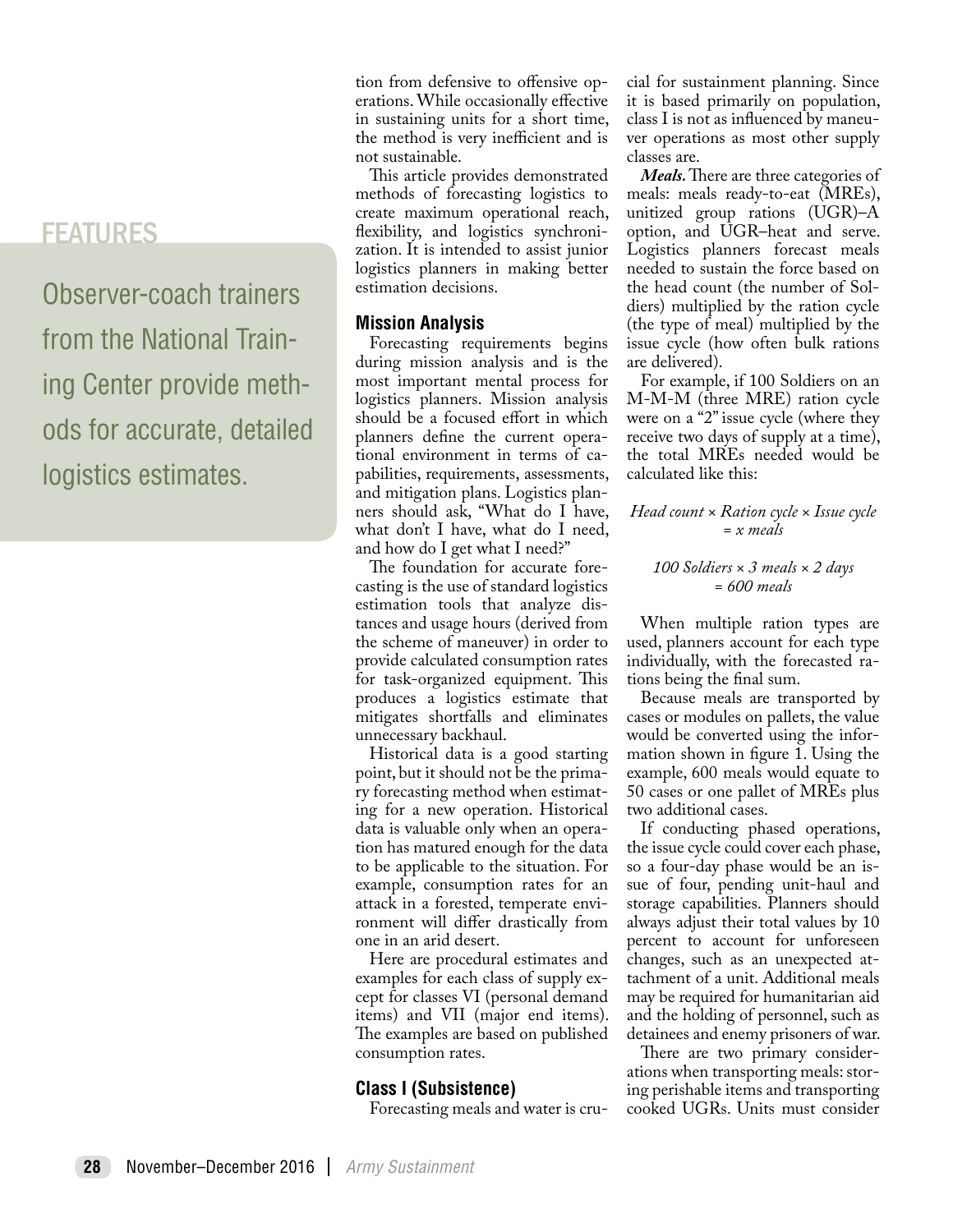the use of ice and multitemperature refrigerated container systems when incorporating perishable items into the ration cycle. Heat-and-serve UGRs are issued in a set of three modules. Module 3 heat-and-serve UGRs are the only meals that need cold storage in order to remain safe to consume.

Time must be considered when cooking UGRs. Once the UGR is at the correct temperature, it must be consumed within four hours. Planners must be cognizant of where a unit's assault or containerized kitchen is located in relation to the forward line of troops. Planners should add 40 to 70 minutes to the actual travel time to account for the loading and unloading of meals.

*Water.* Water forecasting can be categorized into bulk water, ice, and decontamination planning. During fiscal year 2015, a total of 59,800 gallons of bulk water were backhauled between forward support companies (FSCs) and brigade support battalion (BSB) units at the NTC, which resulted in the unnecessary use of personnel and equipment.

Bulk water planning consists of identifying capabilities, requirements, and shortfalls. The brigade support operations section and brigade and battalion S-4s can calculate available water capabilities based on asset availability to understand the maximum water capability of each unit. (See figure 2.)

Like meals, bulk water planning is calculated on a per-person, per-day cycle. Figure 3 on page 31 highlights planning factors for this method that are based on the climate. Planners should use this in their initial analysis for forecasting proper requirements and adjust requirements as the operation progresses.

Mortuary affairs operations are an additional planning factor to be considered at the BSB level. Processing each set of remains requires four gallons of water.

*Ice.* Ice is forecasted per person, per day based on the operational environment. The pounds per bag per person vary with each climate. Arid climates require 6 pounds per person; tropic, 5 pounds; temperate, 4 pounds; and arctic, 3 pounds. The bag size will determine how many bags will be on each pallet. For example, 103 20-pound bags fit on one standard pallet, and 14 pallets can fit inside one multitemperature refrigerated container system.

*Decontamination.* Decontamination operations require substantial water for each Soldier and vehicle. The unit decontamination crew washes off gross contamination using 100 to 150 gallons of hot, soapy water on each vehicle. Each armored combat vehicles may require 200 or more gallons of water for decontamination.

One hundred gallons of water will provide one vehicle with a two- to three-minute wash. Detailed equipment decontamination requires more water. (See figure 4 on page 31.) For troop decontamination beyond the exchange of mission-oriented protective posture equipment, water requirements are 25 gallons per person.

# **Class II**

Successful class II (clothing and individual equipment) forecasting resides at the unit supply level, where inventories are conducted regularly to avoid shortage of critical equipment, clothing, and office supplies. Soldiers deploy with an initial load of class II and receive theater-specific equipment during the unit's reception, staging, onward movement, and integration process into theater.

Class II is difficult to forecast in relation to phases of the maneuver operation because each echelon will consume supplies at different rates. Planners should be cognizant of the need for class II and work in close coordination with the BSB supply support activity (SSA) to determine the transportation requirements for requests.

# **Class III**

Class III (petroleum, oils, and lubricants) can affect the success or failure of any unit conducting combat operations. Class III is categorized into

| <b>Meals Ready-To-Eat</b>     |                  |  |  |  |
|-------------------------------|------------------|--|--|--|
| Meals per case                | 12               |  |  |  |
| Cases per pallet              | 48               |  |  |  |
| Weight per case               | 22.7 lbs.        |  |  |  |
| Weight per pallet             | 1,089 lbs.       |  |  |  |
| <b>Unitized Group Rations</b> |                  |  |  |  |
| Servings/module               | 50               |  |  |  |
| Modules/pallet                | 8 (400 servings) |  |  |  |
| Weight/module                 | 128 lbs.         |  |  |  |
| Weight/pallet                 | 1,020 lbs.       |  |  |  |
| Pallet size                   | 40 x 48 x 40 in. |  |  |  |

*Figure 1. Transportation planning factors. (Adapted from Command and General Staff College Student Text (CGSC ST) 4-2, Theater Sustainment Battle Book)*

| <b>Bulk Water Storage</b>                        |                                      |  |  |  |
|--------------------------------------------------|--------------------------------------|--|--|--|
| <b>Storage Type</b>                              | <b>Capacity in</b><br><b>Gallons</b> |  |  |  |
| Buffalo                                          | 400                                  |  |  |  |
| <b>Blivet</b>                                    | 500                                  |  |  |  |
| Hippo                                            | 2,000                                |  |  |  |
| Camel                                            | 900                                  |  |  |  |
| 3K Semi-trailer<br>mounted fabric<br>tank (SMFT) | 3,000                                |  |  |  |
| 5K SMFT                                          | 5,000                                |  |  |  |
| Onion skin                                       | 500                                  |  |  |  |
| 20K Storage<br><b>Distribution System</b>        | 20,000                               |  |  |  |
| 50K Storage<br><b>Distribution System</b>        | 50,000                               |  |  |  |

*Figure 2. Bulk water storage capacity. (Adapted from CGSC ST 4-2)*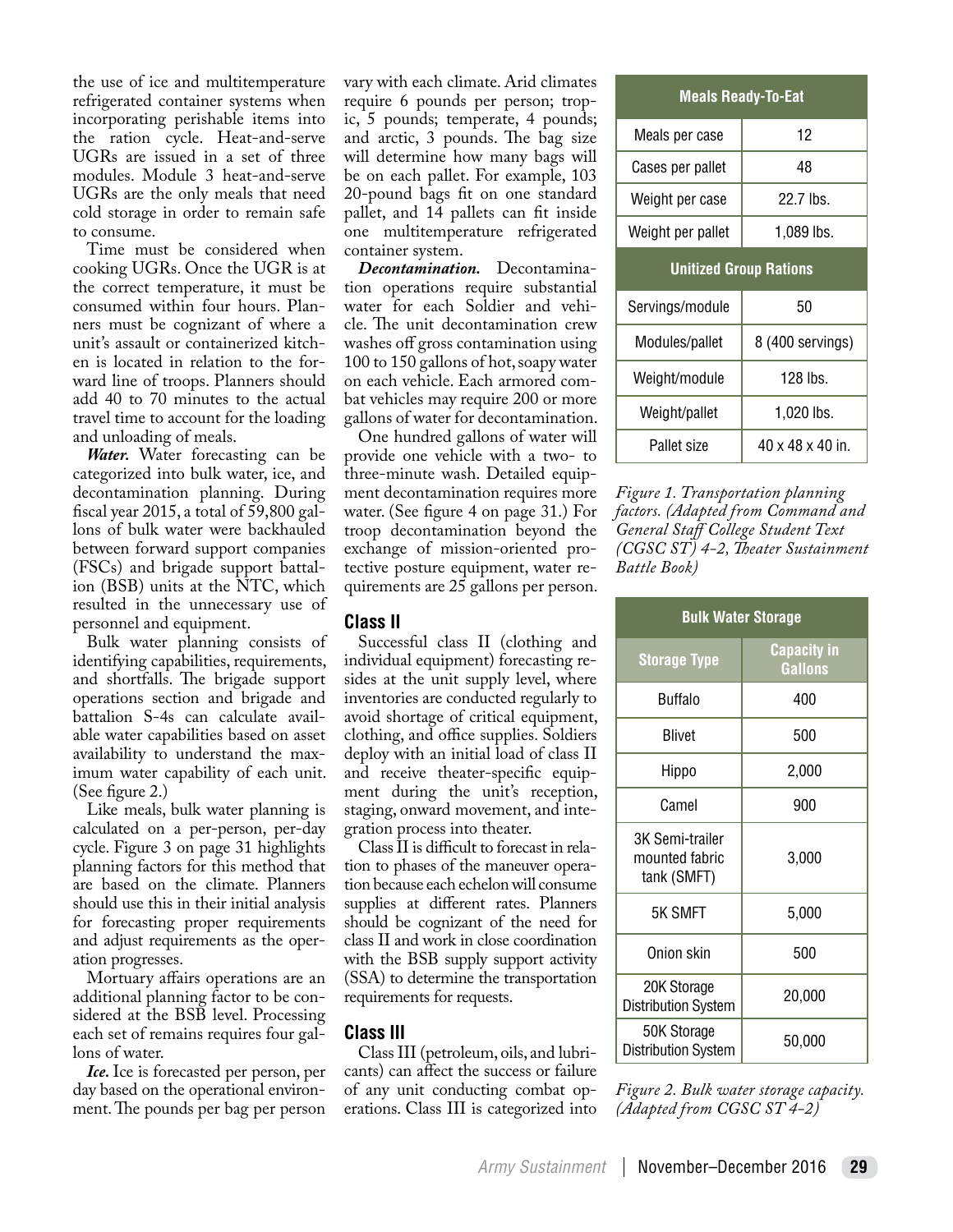bulk fuel (class IIIB), which includes gasoline, diesel, and aviation fuel, and packaged class III (class IIIP).

*Class IIIB.* Forecasting class IIIB is complex because of the large variety of vehicle types, consumption rates, terrain, and hours of use. The formula used to determine bulk water carrying capacity can also be used to determine bulk fuel carrying capability. Planners should multiply available assets by their capacity. (See figure 5.) To avoid expansion and associated damage to personnel and equipment, storage assets should never be filled to their maximum capacities.

Determining class III requirements requires detailed analysis of the maneuver concept for the operation. Forecasters determine estimated fuel usage for each vehicle using the following formula: the number of vehicles multiplied by the consumption rate stated in gallons per hour (GPH), multiplied by the number of hours that the equipment is operated. (See figure 6 on page 32 for consumption rates.)

For example, an armor company comprising 14 M2 Bradley fighting vehicles is conducting a one-day operation on rugged terrain. In a 24-hour period, the Bradleys are expected to be at a tactical idle for 16 hours and traverse conditions for eight hours. Expected fuel consumption at idle would be calculated in the following way:

## *14 × 1.4 GPH × 16 = ~314 gallons*

Expected fuel consumption during operations on rugged terrain is calculated like this:

#### *14 × 18 GPH × 8 = 2,016 gallons*

Next, we add the products to find the total amount of fuel required.

*~314 gallons + 2,016 gallons = ~2,330 gallons*



*A 10th Brigade Engineer Battalion Soldier removes fabric from concertina wire while conducting a defensive obstacle placement mission during exercise Combined Resolve VII at the Joint Multinational Readiness Center in Hohenfels Germany, Sept. 08, 2016. (Photo by Pfc. Randy Wren)*

This process will be used for each vehicle type within a unit. While detailed, it provides an accurate estimate of class IIIB consumption that will help identify and mitigate shortfalls and ensure operational success. As with other classes of supply, adjust amounts based on historical data and actual consumption.

Calculate aviation fuel requirements the same as ground equipment. (See figure 7 on page 32.) Using the number of aircraft multiplied by the number of gallons per hour and air hours allows planners to compute the estimated fuel needed.

*Class IIIP.* There is no single manual describing class IIIP requirements by vehicle type. Unit standard operating procedures usually do not address the class IIIP basic loads required by vehicle platform. Additionally, class IIIP forecasting requires coordination with supporting maintenance elements.

Poor planning for packaged lubricants has detrimental effects. Commonly seen problems at the NTC are engines low on oil and tracks that cannot be adjusted due to lack of grease. Most units deploy with 15 to 30 days' worth of packaged lubricants as part of their stockage listing.

Environmental considerations such as dust, snow, and rain affect the consumption rate of class IIIP. Sustainers must analyze transportation trends and find out how long it takes items to arrive at the SSA and use this information to ensure timely replenishment.

### **Class IV**

Class IV (construction and barrier materials) planning is conducted when planning for a phased defensive operation and for sustained unit defense. Every echelon is involved in materials planning and resourcing. Division-level echelons are responsible for determining each module configuration for their subordinate units. Each module will dictate the national stock number, nomenclature, quantity, and unit of issue for a given defensive combat configured load (CCL). These modules are found in the division operations order Annex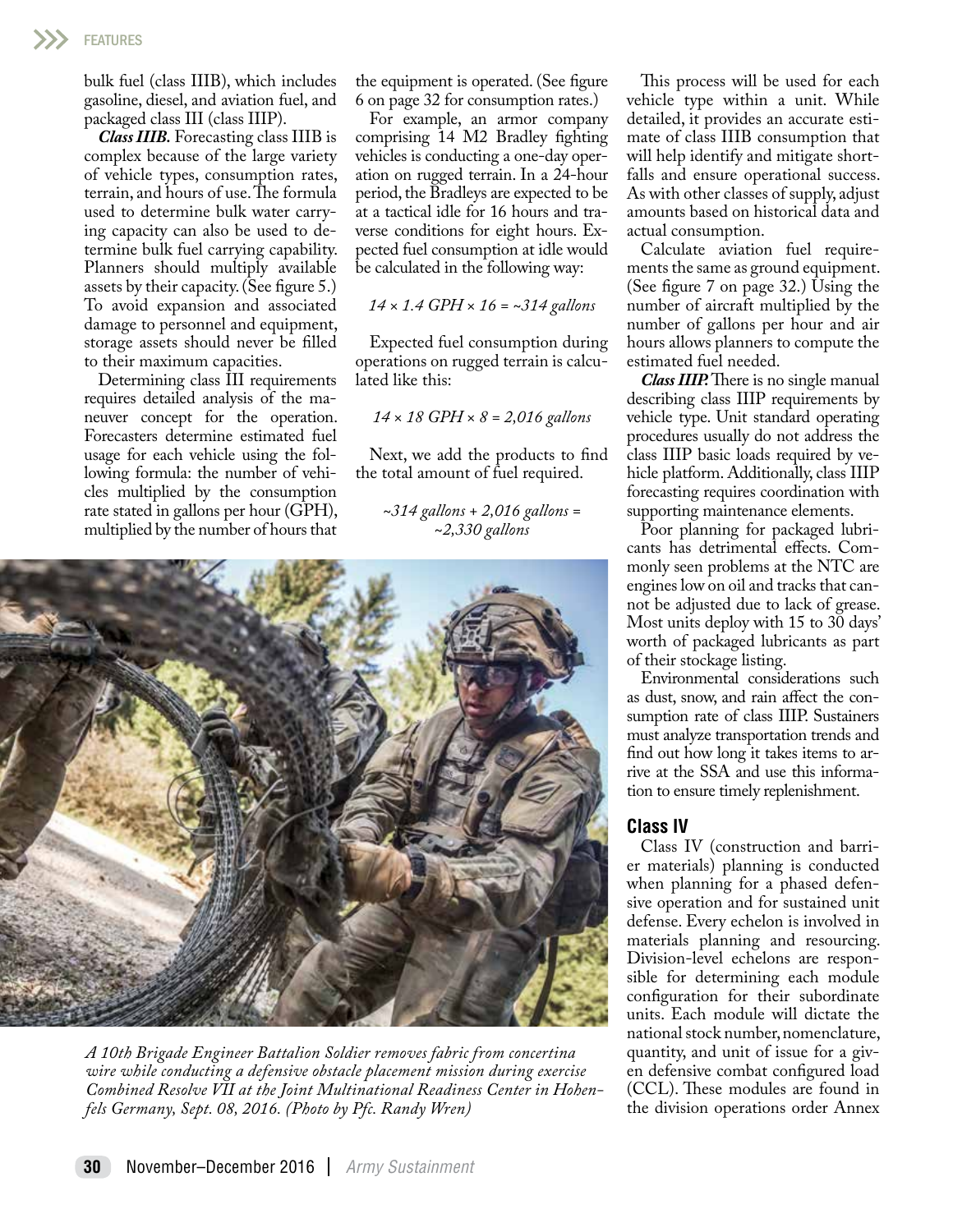G (Engineering), Appendix 3 (General Engineering), Tab C (Engineer Specific Combat Configured Loads).

Logistics planners must coordinate closely with the brigade engineer planner in order to forecast class IV at the brigade level and below. The brigade engineer planner is responsible for determining the CCLs needed based on the brigade's defensive operation. The engineer planner tasks how many modules are resourced for each battalion and where the CCLs are initially placed in the brigade's area of operations.

CCLs are built on container rollin/roll-out platforms or flatracks using a brigade-tasked detail supervised by the brigade engineer battalion. CCLs can be built by the supporting echelon-above-brigade units if multiple brigades are operating in the same area.

The BSB support operations section coordinates transportation of CCLs to supported units based on the brigade engineer planner's tasking. Each CCL should be delivered to the supporting FSC at least 48 hours before the defensive operation starts. This will give maneuver units' time to establish and improve their defensive positions.

Class IV is also used in sustained unit defense for force protection. Units training at the NTC consistently fail to plan for adequate class IV when building triple strand concertina wire defense. This happens because they do not understand how class IV is resourced for defense.

Planning for a sustained unit defense is a collaborative effort between the battalion executive officer and S-4 that integrates three primary defensive methods. The first is the use of engineer assets to construct berms and hasty fighting positions. This is the preferred method because it increases protection and decreases the use of unit resources and transportation assets. The second is by setting up triple-strand concertina wire around the unit's perimeter.

 The final method is a combination of the previous two that integrates

| <b>Use</b>               | Temperate | <b>Tropical</b> | <b>Arid</b> | <b>Arctic</b> |
|--------------------------|-----------|-----------------|-------------|---------------|
| Drinking water           | 1.5       | 3.0             | 3.0         | 2.0           |
| Personal hygiene         | 1.7       | 1.7             | 1.7         | 1.7           |
| Field feeding            | 2.8       | 2.8             | 2.8         | 2.8           |
| Heat injury treatment    |           | 2               | .2          |               |
| Vehicle maintenance      |           |                 | .2          |               |
| Standard planning factor | 6.1       | 77              | 7.9         | 6.6           |

*Figure 3. Daily water consumption factors in gallons per person. (Adapted from CGSC ST 4-2)*

|                        |                | M12A1 PDDA Rinse | M17 LDS Rinse  |                |  |
|------------------------|----------------|------------------|----------------|----------------|--|
| <b>Equipment</b>       | <b>Gallons</b> | <b>Minutes</b>   | <b>Gallons</b> | <b>Minutes</b> |  |
| M <sub>1</sub> Abrams  | 325            | 12               | 57             | 14             |  |
| M <sub>2</sub> Bradley | 325            | 12               | 57             | 14             |  |
| M113 APC               | 203            | 9                | 38             | 10             |  |
| M109A Paladin          | 325            | 12               | 57             | 14             |  |
| <b>HEMTT</b>           | 180            | 8                | 30             | 12             |  |
| 5-ton truck            | 158            | 7                | 42             | 11             |  |
| Humvee                 | 90             | 4                | 23             | 6              |  |

*Figure 4. Detailed Equipment Decontamination Planning Factors. The rinse is done with the spray wand for an M17 LDS. (Adapted from Field Manual 3-11.5, CBRN Decontamination Multiservice Tactics, Techniques, and Procedures for Chemical, Biological, Radiological, and Nuclear Decontamination)*

|                        | <b>Bulk</b><br><b>Tanks</b> | M1062 | M969  | <b>M978</b> | <b>Blivet</b> | <b>TPU</b><br>Pod | <b>MFS</b> |
|------------------------|-----------------------------|-------|-------|-------------|---------------|-------------------|------------|
| <b>Usable Capacity</b> |                             | 7,425 | 4,800 | 2,250       | 500           | 500               | 2,500      |
| Bulk-fill rate (gpm)   | 600                         | 300   | 600   | 300         | 125           | 125               |            |
| Self-load rate (gpm)   | 600                         | 300   | 300   | 300         |               |                   |            |
| Flow per nozzle (gpm)  | 50                          |       | 60    | 50          |               | 25                |            |
| <b>Nozzles</b>         | 2                           |       | 2     | 2           |               | 2                 |            |

*Figure 5. Bulk fuel storage capability and planning factors in gallons. (Adapted from CGSC ST 4-2)*

| Legend                            |                                                 |
|-----------------------------------|-------------------------------------------------|
| $APC = Armored$ personnel carrier | $LDS = Lightweight decontamination system$      |
| $GPM =$ Gallons per minute        | $MFS = Modular fuel system$                     |
| $HEMTT = Heavy expanded-mobility$ | $PDDA = Power-driven decontamination apparatus$ |
| tactical truck                    | $TPU =$ Tank and pump unit                      |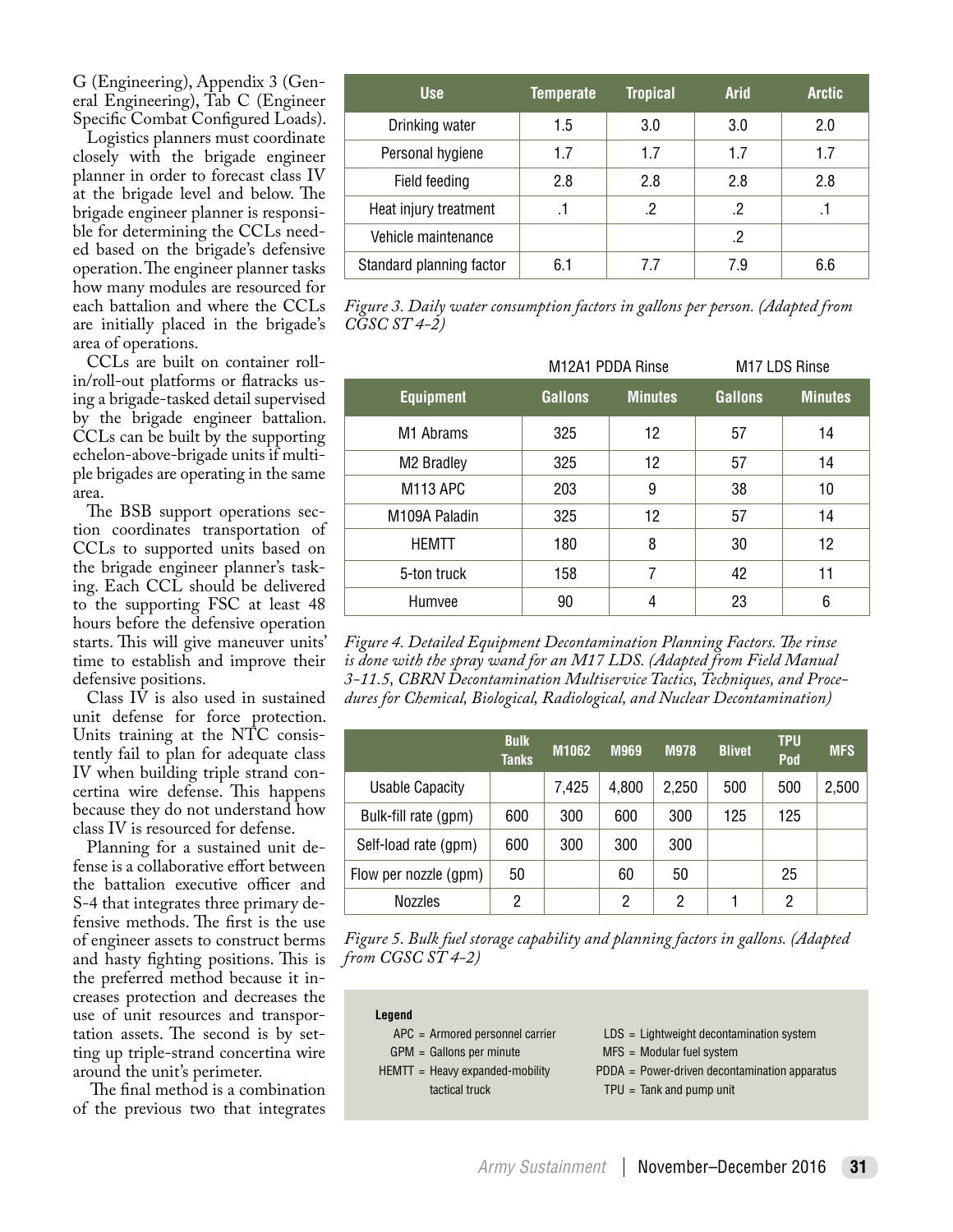their strengths. Planners should reference Technical Manual 3-34.85, Construction Surveying, to ensure adequate amounts of material are requested to sustain the unit's defense.

# **Class V (Ammunition)**

Ammunition is forecasted through the Total Ammunition Management Information System operated by the brigade ammunition office. Weapon density, the number of personnel, and specific mission requirements will determine the ammunition requirements. Unit basic loads (UBLs) will vary with each operation. There is no "one size fits all" UBL.

Each combat phase may require unique ammunition. For example, high-explosive grenades are used for an attack, while the family of scatterable mines is used for a defense. Controlled supply rates are also considered by referencing the brigade operations order, Annex F, Paragraph 4, Section 3 (Supply).

Once UBLs are determined by the brigade ammunition office, the bri-

| <b>Vehicle</b>        | <b>Idle</b> | <b>Cross-Country</b> | <b>Road</b> |
|-----------------------|-------------|----------------------|-------------|
| M <sub>1</sub> Abrams | 17.3        | 56.6                 | 44.6        |
| M2/3 Bradley          | 1.4         | 18.0                 | 8.6         |
| M113 APC              | 1.0         | 10.5                 | 8.9         |
| M88 Hercules          | 2.0         | 42                   | 31          |
| M9 ACE                | 1.4         | 12.6                 | 9.3         |
| M109A6 Paladin        | 2.2         | 16.0                 | 11.8        |
| <b>MLRS</b>           | 1.3         | 15.0                 | 8.6         |

*Figure 6. Fuel consumption rates in gallons per hour. (Adapted from CGSC ST 4-2)*

| <b>Aircraft</b>      | <b>AH-64A</b> | <b>AH-64D</b> | <b>OH-58D</b> | <b>CH-47D</b> | UH-60L |
|----------------------|---------------|---------------|---------------|---------------|--------|
| Max speed (knots)    | 170           | 150           | 120           | 170           | 193    |
| Cruise speed (knots) | 120           | 120           | 90            | 120           | 120    |
| Endurance (hours)    | 2.3           | 2.3           | 2.0           | 2.5           | 2.5    |
| Range (miles)        | 260           | 260           | 180           | 345           | 300    |
| Passenger seats      |               |               | 1             | 33            | 11     |
| Litter capacity      |               |               |               | 24            | 6      |
| Ambulatory capacity  |               |               |               | 31            | 7      |

*Figure 7. Aviation planning factors. (Adapted from CGSC ST 4-2)*

**Legend**  ACE = Armored combat earthmover APC = Armored personnel carrier CGSC ST = Command and General Staff College Student Text MLRS = Multiple launch rocket system gade master gunner, and the brigade S-4 and are validated through the Total Ammunition Management Information System, the BSB receives them from the ammunition supply point in mission configured loads. These loads must be reconfigured into CCLs for each subordinate unit.

Ammunition planners reference the Conventional Ammunition Packaging and Unit Load Data Index to determine transportation requirements for issuing ammunition to units and analyze the compatibility, weight, and cube dimensions of each set of ammunition with available transportation. This determines how many CCLs are built for each subordinate unit.

The planning factor for UBLs is three basic loads for a brigade-sized element: one with the unit with the weapon system (company level), one at the combat trains command post with the FSC (battalion level), and one stored at the ammunition transfer and holding point (brigade level). Planning for these UBLs enables smooth issuing of ammunition as phases progress.

According to section 2-19 of Army Regulation 710-2, Supply Policy Below the National Level, sustainers need to account for the basic loads and should be able to transport all CCLs with organic assets.

Planners must also consider how additional ammunition will be replenished. Unit replenishment from the ammunition transfer and holding point to each battalion's units is accomplished through expenditure reports. While the exact process is determined by unit standard operating procedures, expenditure reporting is the only method that brings a UBL back to 100 percent after each combat engagement. Companies should incorporate an expenditure reporting process through their platoon sergeants to ensure accurate replenishment.

Battalion S-4s ensure that logistics status reports capture what was expended. The expenditure report provides the brigade ammunition office with the information needed